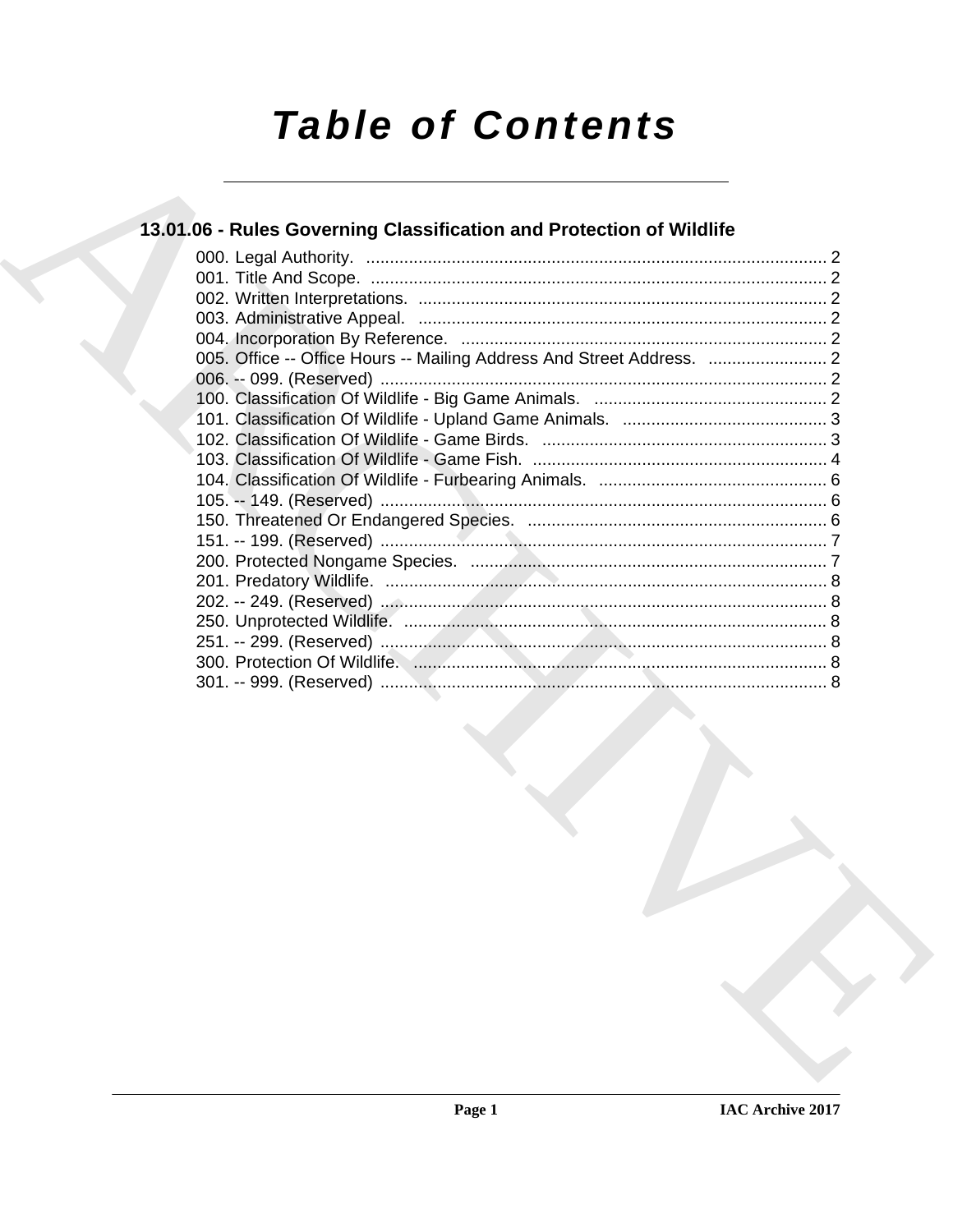#### **IDAPA 13 TITLE 01 CHAPTER 06**

### <span id="page-1-0"></span>**13.01.06 - RULES GOVERNING CLASSIFICATION AND PROTECTION OF WILDLIFE**

### <span id="page-1-1"></span>**000. LEGAL AUTHORITY.**

### <span id="page-1-2"></span>**001. TITLE AND SCOPE.**

<span id="page-1-3"></span>

|     | 02. | <b>Scope.</b> These rules establish the classification and protection of wildlife. | $(4-6-05)$ |
|-----|-----|------------------------------------------------------------------------------------|------------|
| 002 |     | <b>WRITTEN INTERPRETATIONS.</b>                                                    |            |

### <span id="page-1-4"></span>**003. ADMINISTRATIVE APPEAL.**

### <span id="page-1-5"></span>**004. INCORPORATION BY REFERENCE.**

### <span id="page-1-6"></span>**005. OFFICE -- OFFICE HOURS -- MAILING ADDRESS AND STREET ADDRESS.**

### <span id="page-1-7"></span>**006. -- 099. (RESERVED)**

### <span id="page-1-10"></span><span id="page-1-9"></span><span id="page-1-8"></span>**100. CLASSIFICATION OF WILDLIFE - BIG GAME ANIMALS.**

|                   |              | <b>CHAPTER 06</b>                                                                                                                                                                                                                                                                                                                                                     |             |
|-------------------|--------------|-----------------------------------------------------------------------------------------------------------------------------------------------------------------------------------------------------------------------------------------------------------------------------------------------------------------------------------------------------------------------|-------------|
|                   |              | 13.01.06 - RULES GOVERNING CLASSIFICATION AND PROTECTION OF WILDLIFE                                                                                                                                                                                                                                                                                                  |             |
| 000.              |              | LEGAL AUTHORITY.<br>The Idaho Fish and Game Commission is authorized under Sections 36-104(b) and 36-201, Idaho Code, to adopt<br>rules concerning the taking of wildlife species and the classification of all wildlife in the state of Idaho.                                                                                                                       | $(4-6-05)$  |
| 001.              |              | TITLE AND SCOPE.                                                                                                                                                                                                                                                                                                                                                      |             |
|                   | 01.          | Title. These rules shall be cited in full as IDAPA 13.01.06.000, et seq., Rules of the Idaho Fish and<br>Game Commission, IDAPA 13.01.06, "Rules Governing Classification and Protection of Wildlife."                                                                                                                                                                | $(4-6-05)$  |
|                   | 02.          | Scope. These rules establish the classification and protection of wildlife.                                                                                                                                                                                                                                                                                           | $(4-6-05)$  |
| 002.              |              | <b>WRITTEN INTERPRETATIONS.</b><br>This agency has no written interpretations of these rules.                                                                                                                                                                                                                                                                         | $(4-6-05)$  |
| 003.<br>General." |              | <b>ADMINISTRATIVE APPEAL.</b><br>All contested cases shall be governed by the provisions of IDAPA 13.01.01, "Rules of Practice and Procedure of the<br>Idaho Fish and Game Commission," and IDAPA 04.11.01, "Idaho Rules of Administrative Procedure of the Attorney                                                                                                  | $(4-6-05)$  |
| 004.              |              | <b>INCORPORATION BY REFERENCE.</b><br>There are no documents that have been incorporated by reference into this rule.                                                                                                                                                                                                                                                 | $(4-6-05)$  |
| 005.              |              | <b>OFFICE -- OFFICE HOURS -- MAILING ADDRESS AND STREET ADDRESS.</b><br>The principal place of business of the Department of Fish and Game is in Boise, Idaho. The office is located at 600<br>South Walnut, Boise, Idaho, and is open from 8 a.m. to 5 p.m., except Saturday, Sunday, and legal holidays. The<br>mailing address is P.O. Box 25, Boise, Idaho 83707. | $(4-6-05)$  |
| $006. - 099.$     |              | (RESERVED)                                                                                                                                                                                                                                                                                                                                                            |             |
| <b>100.</b>       |              | CLASSIFICATION OF WILDLIFE - BIG GAME ANIMALS.                                                                                                                                                                                                                                                                                                                        |             |
|                   | 01.          | <b>Big Game Animals.</b>                                                                                                                                                                                                                                                                                                                                              | $(7-1-93)$  |
|                   | a.           | Black bear -- Ursus americanus.                                                                                                                                                                                                                                                                                                                                       | $(7-1-93)$  |
|                   | b.           | California bighorn sheep -- Ovis canadensis californiana.                                                                                                                                                                                                                                                                                                             | $(7-1-93)$  |
|                   | $\mathbf{c}$ | Elk -- Cervus elaphus.                                                                                                                                                                                                                                                                                                                                                | $(7-1-93)$  |
|                   | d.           | Gray wolf -- Canis lupus.                                                                                                                                                                                                                                                                                                                                             | $(4-6-05)$  |
|                   | e.           | Grizzly bear -- Ursus arctos.                                                                                                                                                                                                                                                                                                                                         | $(3-29-10)$ |
|                   | f.           | Moose -- Alces alces.                                                                                                                                                                                                                                                                                                                                                 | $(7-1-93)$  |
|                   | g.           | Mountain goat -- Oreamnos americanus.                                                                                                                                                                                                                                                                                                                                 | $(7-1-93)$  |
|                   | h.           | Mountain lion -- Puma concolor.                                                                                                                                                                                                                                                                                                                                       | $(4-6-05)$  |
| i.                |              | Mule deer -- Odocoileus hemionus.                                                                                                                                                                                                                                                                                                                                     | $(7-1-93)$  |
|                   | j.           | Pronghorn antelope -- Antilocapra americana.                                                                                                                                                                                                                                                                                                                          | $(7-1-93)$  |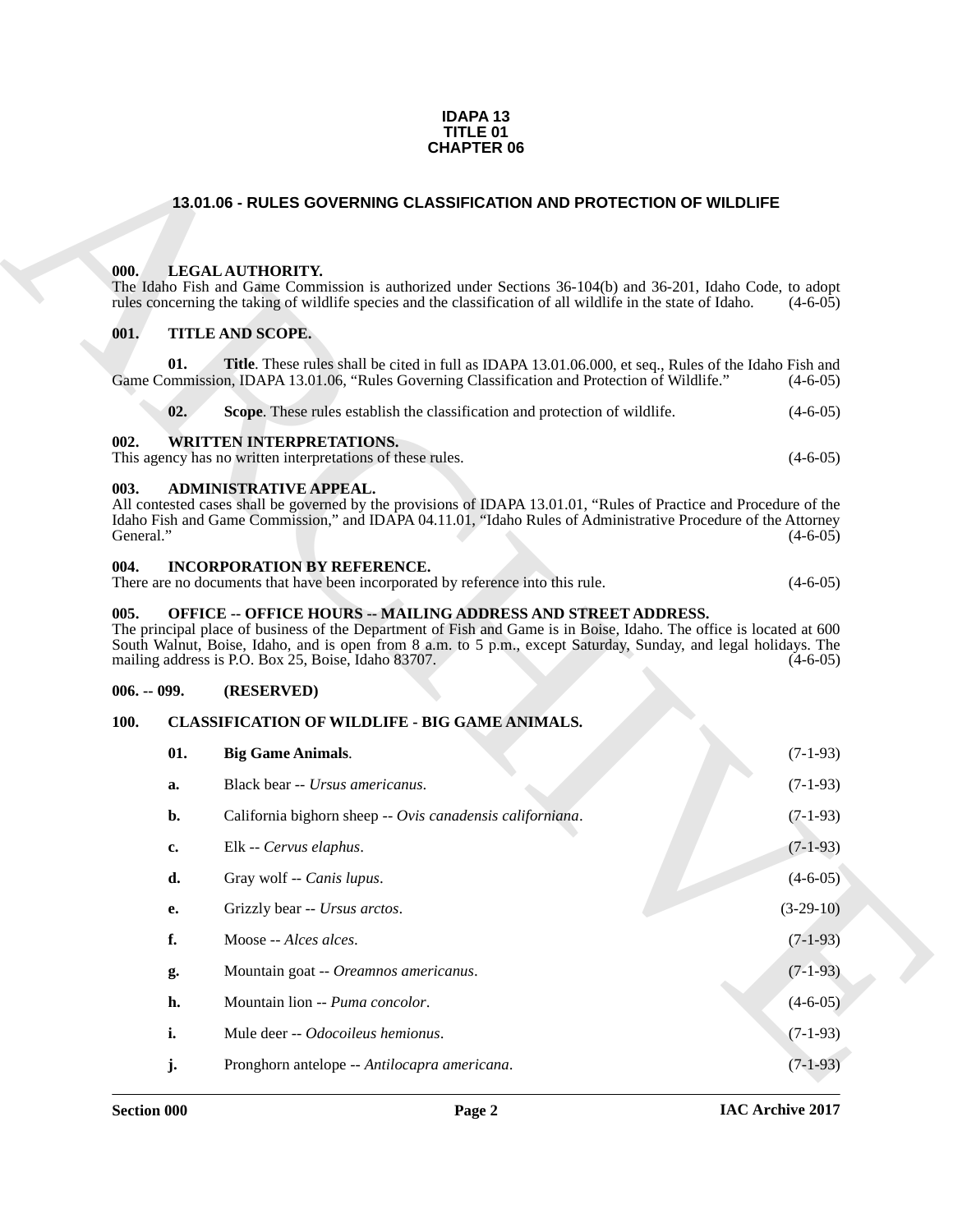<span id="page-2-6"></span><span id="page-2-5"></span><span id="page-2-2"></span><span id="page-2-1"></span><span id="page-2-0"></span>

|      |                                  | <b>Department of Fish and Game</b>                                                                                                                                                                                                                                                                                                                                                                                                                                                                                                                                                                                                                                                                                                                                                                                                                                                                                                                                            | <b>Classification &amp; Protection of Wildlife</b> |            |
|------|----------------------------------|-------------------------------------------------------------------------------------------------------------------------------------------------------------------------------------------------------------------------------------------------------------------------------------------------------------------------------------------------------------------------------------------------------------------------------------------------------------------------------------------------------------------------------------------------------------------------------------------------------------------------------------------------------------------------------------------------------------------------------------------------------------------------------------------------------------------------------------------------------------------------------------------------------------------------------------------------------------------------------|----------------------------------------------------|------------|
|      | k.                               | Rocky Mountain bighorn sheep -- Ovis canadensis canadensis.                                                                                                                                                                                                                                                                                                                                                                                                                                                                                                                                                                                                                                                                                                                                                                                                                                                                                                                   |                                                    | $(7-1-93)$ |
|      | $\mathbf{l}$ .                   | White-tailed deer -- Odocoileus virginianus.                                                                                                                                                                                                                                                                                                                                                                                                                                                                                                                                                                                                                                                                                                                                                                                                                                                                                                                                  |                                                    | $(7-1-93)$ |
| 101. |                                  | <b>CLASSIFICATION OF WILDLIFE - UPLAND GAME ANIMALS.</b>                                                                                                                                                                                                                                                                                                                                                                                                                                                                                                                                                                                                                                                                                                                                                                                                                                                                                                                      |                                                    |            |
|      | 01.                              | <b>Upland Game Animals.</b>                                                                                                                                                                                                                                                                                                                                                                                                                                                                                                                                                                                                                                                                                                                                                                                                                                                                                                                                                   |                                                    | $(7-1-93)$ |
|      | a.                               | Mountain cottontail -- Sylvilagus nuttallii.                                                                                                                                                                                                                                                                                                                                                                                                                                                                                                                                                                                                                                                                                                                                                                                                                                                                                                                                  |                                                    | $(4-6-05)$ |
|      | b.                               | Pygmy rabbit -- Brachylagus idahoensis.                                                                                                                                                                                                                                                                                                                                                                                                                                                                                                                                                                                                                                                                                                                                                                                                                                                                                                                                       |                                                    | $(7-1-93)$ |
|      | $c_{\bullet}$                    | Snowshoe hare -- Lepus americanus.                                                                                                                                                                                                                                                                                                                                                                                                                                                                                                                                                                                                                                                                                                                                                                                                                                                                                                                                            |                                                    | $(7-1-93)$ |
| 102. |                                  | <b>CLASSIFICATION OF WILDLIFE - GAME BIRDS.</b><br>Game birds includes both upland game birds and migratory game birds.                                                                                                                                                                                                                                                                                                                                                                                                                                                                                                                                                                                                                                                                                                                                                                                                                                                       |                                                    | $(7-1-93)$ |
|      | 01.                              | <b>Upland Game Birds.</b>                                                                                                                                                                                                                                                                                                                                                                                                                                                                                                                                                                                                                                                                                                                                                                                                                                                                                                                                                     |                                                    | $(7-1-93)$ |
|      | a.                               | Pheasants: Chinese or ring-necked pheasant, Phasianus colchicus; Mongolian pheasant; mutant<br>pheasant; Japanese green pheasant; or any hybrids thereof-Phasianus spp.                                                                                                                                                                                                                                                                                                                                                                                                                                                                                                                                                                                                                                                                                                                                                                                                       |                                                    | $(4-6-05)$ |
|      | b.<br>partridge, Alectoris rufa. | Partridge: gray (Hungarian) partridge, Perdix perdix; chukar, Alectoris chukar; and Red-legged                                                                                                                                                                                                                                                                                                                                                                                                                                                                                                                                                                                                                                                                                                                                                                                                                                                                                |                                                    | $(4-6-05)$ |
|      |                                  | Quail: northern bobwhite, Colinus virginianus; California quail, Callipepla californica; mountain<br>quail, Oreortyx pictus; and Gambel's quail, Callipepla gambelii.                                                                                                                                                                                                                                                                                                                                                                                                                                                                                                                                                                                                                                                                                                                                                                                                         |                                                    | $(7-1-93)$ |
|      |                                  | Grouse: Blue grouse, <i>Dendragapus obscurus</i> ; ruffed grouse, <i>Bonasa umbellus</i> ; spruce grouse,<br>Falcipennis canadensis; Greater sage grouse, Centrocercus urophasianus; and Columbian sharp-tailed grouse,<br>Tympanuchus phasianellus columbianus.                                                                                                                                                                                                                                                                                                                                                                                                                                                                                                                                                                                                                                                                                                              |                                                    | $(4-6-05)$ |
|      | е.<br>M. g. silvestris.          | Wild turkey: Rio Grande, Meleagris gallopavo intermedia; Merriam's, M. g. merriam; and Eastern,                                                                                                                                                                                                                                                                                                                                                                                                                                                                                                                                                                                                                                                                                                                                                                                                                                                                               |                                                    | $(4-6-05)$ |
|      | 02.                              | <b>Migratory Game Birds.</b>                                                                                                                                                                                                                                                                                                                                                                                                                                                                                                                                                                                                                                                                                                                                                                                                                                                                                                                                                  |                                                    | $(7-1-93)$ |
|      | a.                               | American coot, Fulica americana.                                                                                                                                                                                                                                                                                                                                                                                                                                                                                                                                                                                                                                                                                                                                                                                                                                                                                                                                              |                                                    | $(4-6-05)$ |
|      | b.                               | Mourning dove, Zenaida macroura.                                                                                                                                                                                                                                                                                                                                                                                                                                                                                                                                                                                                                                                                                                                                                                                                                                                                                                                                              |                                                    | $(4-6-05)$ |
|      |                                  | Ducks: American black duck, Anas rubripes; bufflehead, Bucephala albeola; canvasback, Aythya<br>valisineria; gadwall, Anas strepera; Barrow's goldeneye, Bucephala islandica; common goldeneye, Bucephala<br>clangula; harlequin duck, Histrionicus histrionicus; mallard, Anas platyrhynchos; common merganser, Mergus<br>merganser; hooded merganser, Lophodytes cucullatus; red-breasted merganser, Mergus serrator; long-tailed duck,<br>Clangula hyemalis; northern pintail, Anas acuta; redhead, Aythya americana; ring-necked duck, Aythya collaris;<br>ruddy duck, Oxyura jamaicensis; greater scaup, Aythya marila; lesser scaup, Aythya affinis; surf scoter, Melanitta<br>perspicillata; white-winged scoter, Melanitta fusca; northern shoveler, Anas clypeata; blue-winged teal, Anas<br>discors; cinnamon teal, Anas cyanoptera; green-winged teal, Anas crecca; American wigeon, Anas americana;<br>Eurasian wigeon, Anas penelope; and wood duck, Aix sponsa. |                                                    | $(4-6-05)$ |
|      |                                  | Geese: Brant, Branta bernicla; Canada goose, Branta canadensis; emperor goose, Chen canagica;                                                                                                                                                                                                                                                                                                                                                                                                                                                                                                                                                                                                                                                                                                                                                                                                                                                                                 |                                                    |            |
|      | d.                               | Ross's goose, Chen rossii; snow goose, Chen caerulescens; and greater white-fronted goose, Anser albifrons.                                                                                                                                                                                                                                                                                                                                                                                                                                                                                                                                                                                                                                                                                                                                                                                                                                                                   |                                                    | $(4-6-05)$ |

<span id="page-2-4"></span><span id="page-2-3"></span>

| 02. | <b>Migratory Game Birds.</b>             |  | $(7-1-93)$ |
|-----|------------------------------------------|--|------------|
| а.  | American coot, <i>Fulica americana</i> . |  | $(4-6-05)$ |
| b.  | Mourning dove, Zenaida macroura.         |  | $(4-6-05)$ |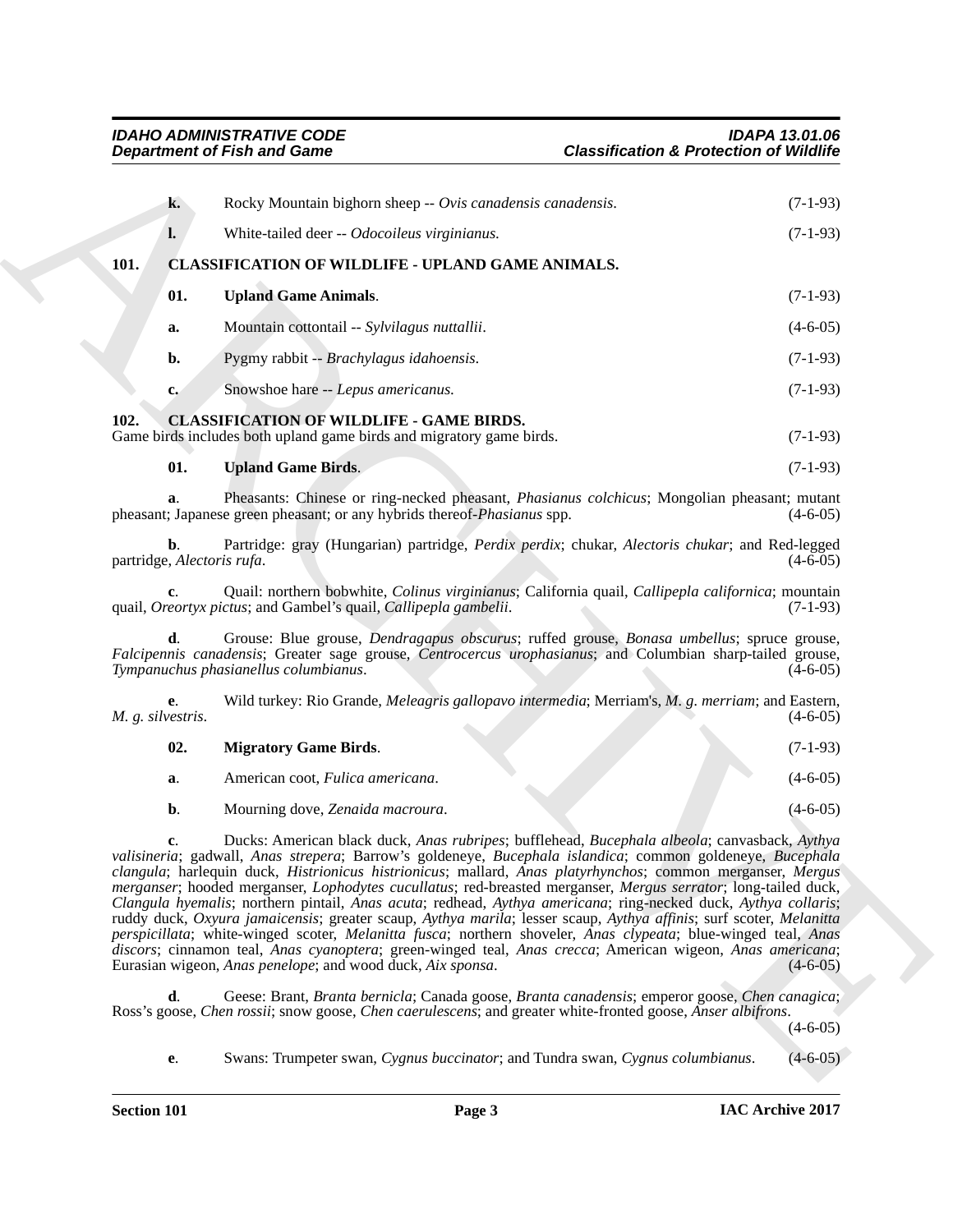<span id="page-3-3"></span><span id="page-3-2"></span><span id="page-3-1"></span><span id="page-3-0"></span>

|      |                | <b>Department of Fish and Game</b>                                       | <b>Classification &amp; Protection of Wildlife</b> |
|------|----------------|--------------------------------------------------------------------------|----------------------------------------------------|
|      | $f_{\cdot}$    | Wilson's snipe, Gallinago delicata.                                      | $(4-6-05)$                                         |
|      | $g$ .          | Greater Sandhill Crane, Grus canadensis.                                 | $(4-6-05)$                                         |
|      | 03.            | American Crow. American crow, Corvus brachyrhynchos.                     | $(4-6-05)$                                         |
| 103. |                | <b>CLASSIFICATION OF WILDLIFE - GAME FISH.</b>                           |                                                    |
|      | 01.            | Game Fish. Game fish includes the following fish, bullfrog and crayfish: | $(2-23-94)$                                        |
|      | a.             | American shad -- Alosa sapidissim.                                       | $(7-1-93)$                                         |
|      | $b$ .          | Arctic grayling -- Thymallus arcticus.                                   | $(7-1-93)$                                         |
|      | c.             | Atlantic salmon -- Salmo salar.                                          | $(7-1-93)$                                         |
|      | d.             | Bear Lake cutthroat trout -- Oncorhynchus clarki sp.                     | $(4-6-05)$                                         |
|      | е.             | Bear Lake whitefish -- Prosopium abyssicola.                             | $(7-1-93)$                                         |
|      | f.             | Black bullhead -- Ameirus melas.                                         | $(4-6-05)$                                         |
|      | g.             | Black crappie -- Pomoxis nigromaculatus.                                 | $(7-1-93)$                                         |
|      | h.             | Blue catfish -- Ictalurus furcatus.                                      | $(4-6-05)$                                         |
|      | i.             | Blueback trout -- Salvelinus alpinus oquassa.                            | $(4-6-05)$                                         |
|      | j.             | Bluegill -- Lepomis macrochirus.                                         | $(7-1-93)$                                         |
|      | k.             | Bluegill/Pumpkinseed -- L. macrochirus x L. gibbosus hybrid.             | $(4-6-05)$                                         |
|      | $\mathbf{l}$ . | Bonneville cisco -- Prosopium gemmiferum.                                | $(7-1-93)$                                         |
|      | m.             | Bonneville cutthroat trout -- Oncorhynchus clarki utah.                  | $(4-6-05)$                                         |
|      | n.             | Bonneville whitefish -- Prosopium spilonotus.                            | $(7-1-93)$                                         |
|      | 0.             | Brook trout -- Salvelinus fontinalis.                                    | $(7-1-93)$                                         |
|      | p.             | Brown bullhead -- Ameirus nebulosus.                                     | $(4-6-05)$                                         |
|      | q.             | Brown trout -- Salmo trutta.                                             | $(7-1-93)$                                         |
|      | r.             | Bull trout -- Salvelinus confluentus.                                    | $(7-1-93)$                                         |
|      | $\mathbf{S}$ . | Bullfrog -- Rana catesbeiana.                                            | $(7-1-93)$                                         |
|      | t.             | Burbot, Ling -- Lota lota.                                               | $(7-1-93)$                                         |
|      | u.             | California golden trout -- Oncorhynchus mykiss aguabonita.               | $(4-6-05)$                                         |
|      | $\mathbf{v}$ . | Channel catfish -- Ictalurus punctatus.                                  | $(7-1-93)$                                         |
|      |                | Chinook salmon -- Oncorhynchus tshawytscha.                              | $(7-1-93)$                                         |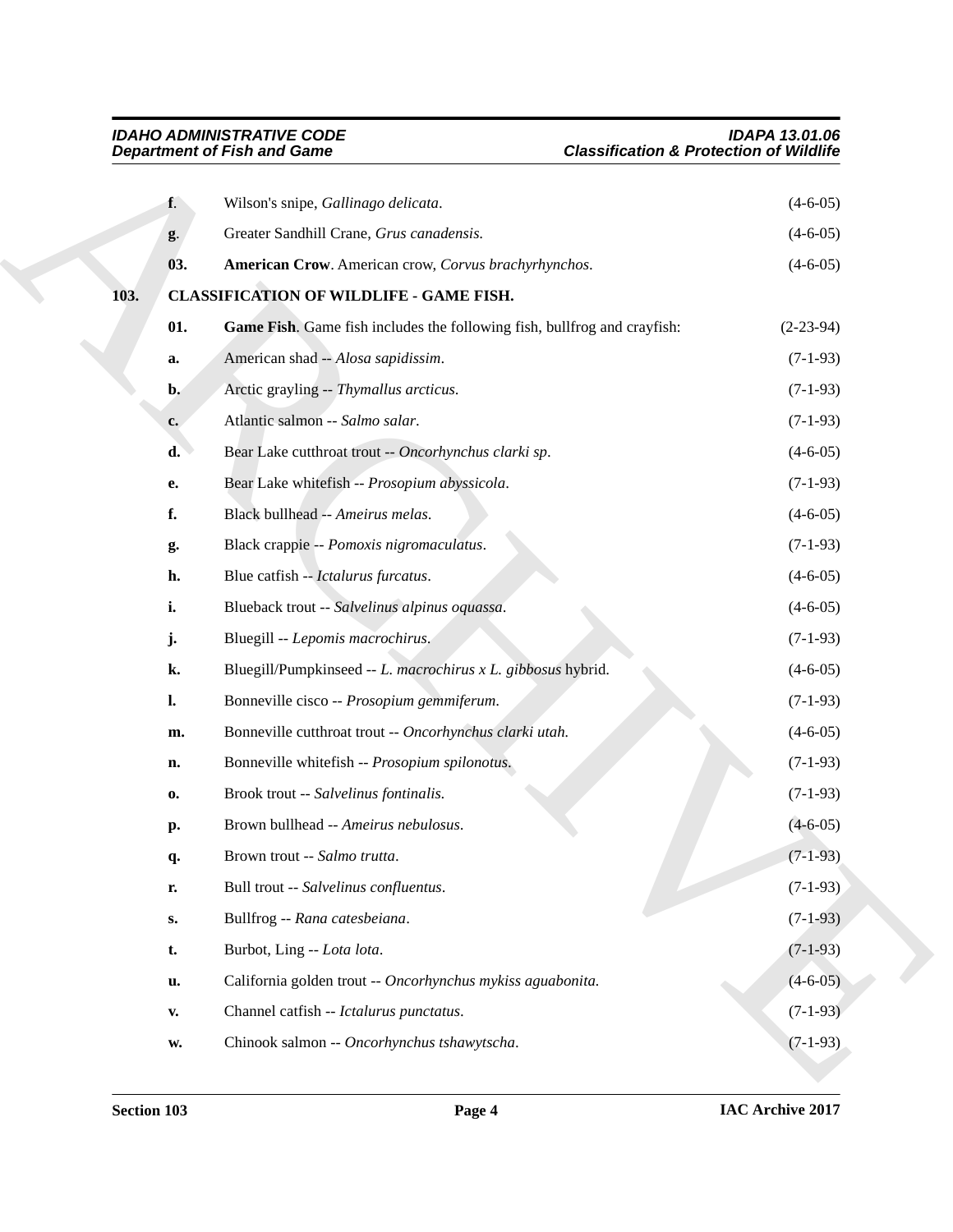|                | <b>IDAHO ADMINISTRATIVE CODE</b><br><b>Department of Fish and Game</b> | <b>IDAPA 13.01.06</b><br><b>Classification &amp; Protection of Wildlife</b> |
|----------------|------------------------------------------------------------------------|-----------------------------------------------------------------------------|
| X.             | Coho salmon -- Oncorhynchus kisutch.                                   | $(7-1-93)$                                                                  |
| y.             | Crayfish -- Pacifastacus sp. (3 species).                              | $(2-23-94)$                                                                 |
| z.             | Cutthroat trout -- Oncorhynchus clarki.                                | $(7-1-93)$                                                                  |
| aa.            | Finespotted cutthroat trout (Snake River) -- Oncorhynchus clarki sp.   | $(4-6-05)$                                                                  |
| bb.            | Flathead catfish -- Pylodictis olivaris.                               | $(7-1-93)$                                                                  |
| cc.            | Green sunfish -- Lepomis cyanellus.                                    | $(7-1-93)$                                                                  |
| dd.            | Kokanee -- Oncorhynchus nerka kennerlyi.                               | $(4-6-05)$                                                                  |
| ee.            | Lahotan cutthroat trout -- Oncorhynchus clarki henshawi.               | $(4-6-05)$                                                                  |
| ff.            | Lake trout, Mackinaw -- Salvelinus namaycush.                          | $(7-1-93)$                                                                  |
| gg.            | Lake whitefish -- Coregonus clupeaformis.                              | $(7-1-93)$                                                                  |
| hh.            | Largemouth bass -- Micropterus salmoides.                              | $(7-1-93)$                                                                  |
| ii.            | Mountain whitefish -- Prosopium williamsoni.                           | $(7-1-93)$                                                                  |
| jj.            | Northern pike -- Esox lucius.                                          | $(7-1-93)$                                                                  |
| kk.            | Pumpkinseed -- Lepomis gibbosus.                                       | $(7-1-93)$                                                                  |
| $\mathbf{u}$ . | Pygmy whitefish -- Prosopium coulteri.                                 | $(7-1-93)$                                                                  |
| mm.            | Rainbow trout -- Oncorhynchus mykiss.                                  | $(7-1-93)$                                                                  |
| nn.            | Redband trout -- Oncorhynchus mykiss gairdneri.                        | $(4-6-05)$                                                                  |
| 00.            | Rainbow/cutthroat trout -- O. mykiss x O. clarki hybrid.               | $(2-23-94)$                                                                 |
| pp.            | Sauger -- Stizostedion canadense.                                      | $(7-1-93)$                                                                  |
| qq.            | Smallmouth bass -- Micropterus dolomieu.                               | $(4-6-05)$                                                                  |
| LT.            | Splake -- S. namaycush x S. fontinalis hybrid.                         | $(2-23-94)$                                                                 |
| SS.            | Sockeye salmon -- Oncorhynchus nerka.                                  | $(4 - 6 - 05)$                                                              |
| tt.            | Steelhead trout -- Oncorhynchus mykiss gairdneri.                      | $(4-6-05)$                                                                  |
| uu.            | Tiger muskie -- Esox lucius x Esox masquinongy hybrid.                 | $(7-1-93)$                                                                  |
| VV.            | Walleye -- Stizostedion vitreum.                                       | $(7-1-93)$                                                                  |
| ww.            | Warmouth -- Lepomis gulosus.                                           | $(7-1-93)$                                                                  |
| XX.            | Westslope cutthroat trout -- Oncorhynchus clarki lewisi.               | $(4-6-05)$                                                                  |
| yy.            | White crappie -- Pomoxis annularis.                                    | $(7-1-93)$                                                                  |
| ZZ.            | White sturgeon -- Acipenser transmontanus.                             | $(7-1-93)$                                                                  |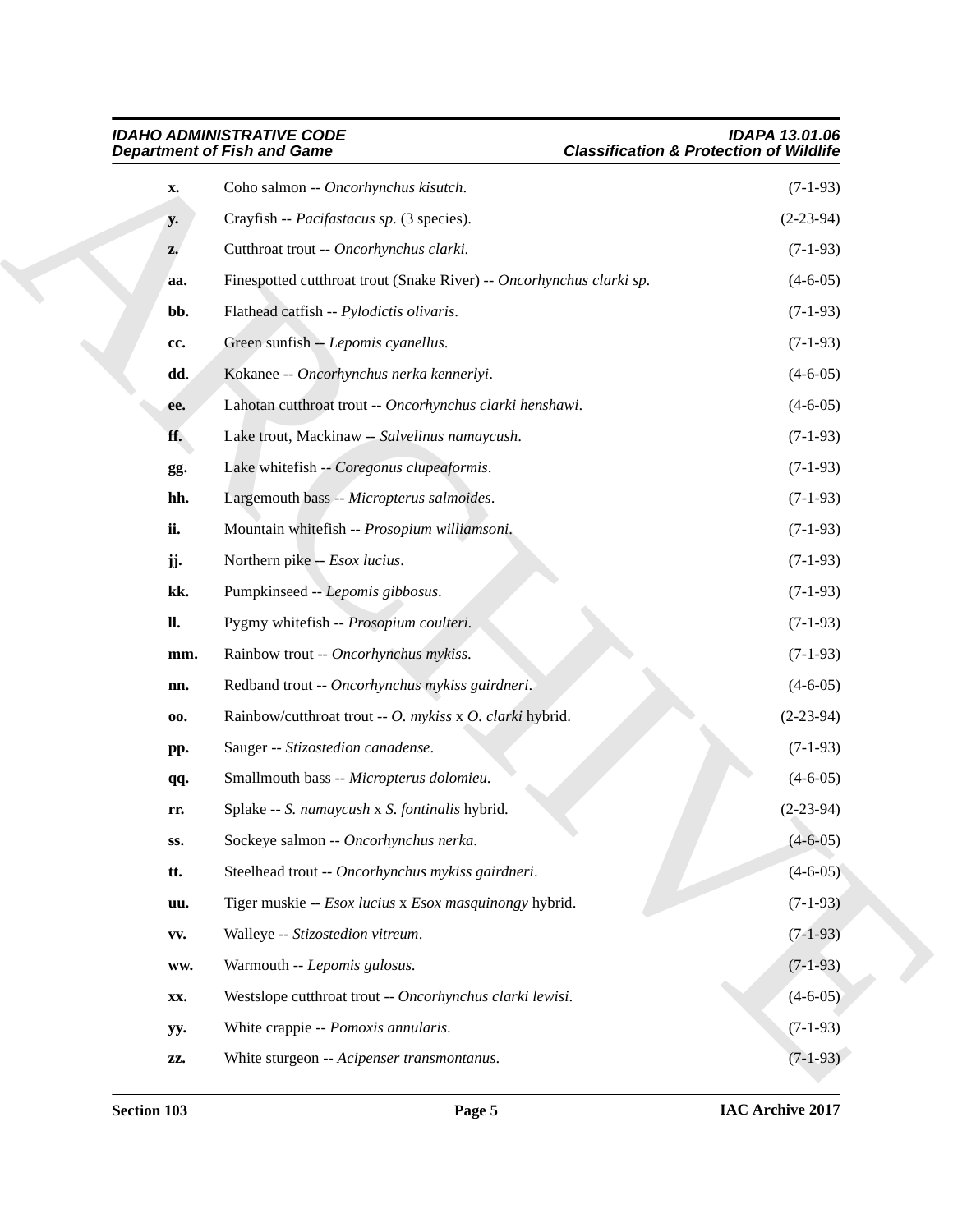<span id="page-5-8"></span><span id="page-5-7"></span><span id="page-5-6"></span><span id="page-5-5"></span><span id="page-5-4"></span><span id="page-5-3"></span><span id="page-5-2"></span><span id="page-5-1"></span><span id="page-5-0"></span>

|               | <b>Department of Fish and Game</b> |                                                                                                                                                                           | <b>Classification &amp; Protection of Wildlife</b>   |  |
|---------------|------------------------------------|---------------------------------------------------------------------------------------------------------------------------------------------------------------------------|------------------------------------------------------|--|
|               | aaa.                               | Yellow bullhead -- Ameiurus natalis.                                                                                                                                      | $(4-6-05)$                                           |  |
|               | bbb.                               | Yellow perch -- Perca flavescens.                                                                                                                                         | $(7-1-93)$                                           |  |
|               | ccc.                               | Yellowstone cutthroat trout -- Oncorhynchus clarki bouvieri.                                                                                                              | $(4-6-05)$                                           |  |
| 104.          |                                    | <b>CLASSIFICATION OF WILDLIFE - FURBEARING ANIMALS.</b>                                                                                                                   |                                                      |  |
|               | 01.                                | <b>Furbearing Animals.</b>                                                                                                                                                | $(7-1-93)$                                           |  |
|               | a.                                 | American badger -- Taxidea taxus.                                                                                                                                         | $(4-6-05)$                                           |  |
|               | $\mathbf{b}$ .                     | American marten -- Martes americana.                                                                                                                                      | $(4-6-05)$                                           |  |
|               | c.                                 | American mink -- Mustela vison.                                                                                                                                           | $(4-6-05)$                                           |  |
|               | d.                                 | Beaver -- Castor canadensis.                                                                                                                                              | $(7-1-93)$                                           |  |
|               | е.                                 | Bobcat -- Lynx rufus.                                                                                                                                                     | $(4-6-05)$                                           |  |
|               | f.                                 | Canada lynx -- Lynx canadensis.                                                                                                                                           | $(4-6-05)$                                           |  |
|               | g.                                 | Common muskrat -- Ondatra zibethicus.                                                                                                                                     | $(4-6-05)$                                           |  |
|               | h.                                 | Fisher -- Martes pennanti.                                                                                                                                                | $(7-1-93)$                                           |  |
|               | i.                                 | Northern river otter -- Lontra canadensis.                                                                                                                                | $(4-6-05)$                                           |  |
|               | j.                                 | Red fox -- Vulpes vulpes-includes all color phases found in Idaho.                                                                                                        | $(7-1-93)$                                           |  |
| $105. - 149.$ |                                    | (RESERVED)                                                                                                                                                                |                                                      |  |
| 150.          |                                    | THREATENED OR ENDANGERED SPECIES.                                                                                                                                         |                                                      |  |
|               | 01.                                | Definitions.                                                                                                                                                              | $(7-1-93)$                                           |  |
|               | a.<br>Idaho range.                 | Endangered: Any native species in danger of extinction throughout all or a significant portion of its                                                                     | $(4-6-05)$                                           |  |
|               | b.                                 | Threatened Species: Any native species likely to be classified as Endangered within the foreseeable<br>future throughout all or a significant portion of its Idaho range. | $(4-6-05)$                                           |  |
|               |                                    |                                                                                                                                                                           |                                                      |  |
|               | 02.                                | <b>Endangered Species.</b>                                                                                                                                                |                                                      |  |
|               | a.                                 | Burbot, Ling -- Lota lota.                                                                                                                                                |                                                      |  |
|               | $\mathbf{b}$ .                     | Pacific lamprey -- Lampetra tridentata.                                                                                                                                   |                                                      |  |
|               | c.                                 | Sockeye salmon -- Oncorhynchus nerka.                                                                                                                                     | $(7-1-93)$<br>$(4-6-05)$<br>$(7-1-93)$<br>$(7-1-93)$ |  |
|               | d.                                 | White sturgeon (Kootenai River population) -- Acipenser transmontanus.                                                                                                    |                                                      |  |
|               | <b>e.</b>                          | Woodland caribou -- Rangifer tarandus caribou.                                                                                                                            | $(7-1-93)$<br>$(4-6-05)$                             |  |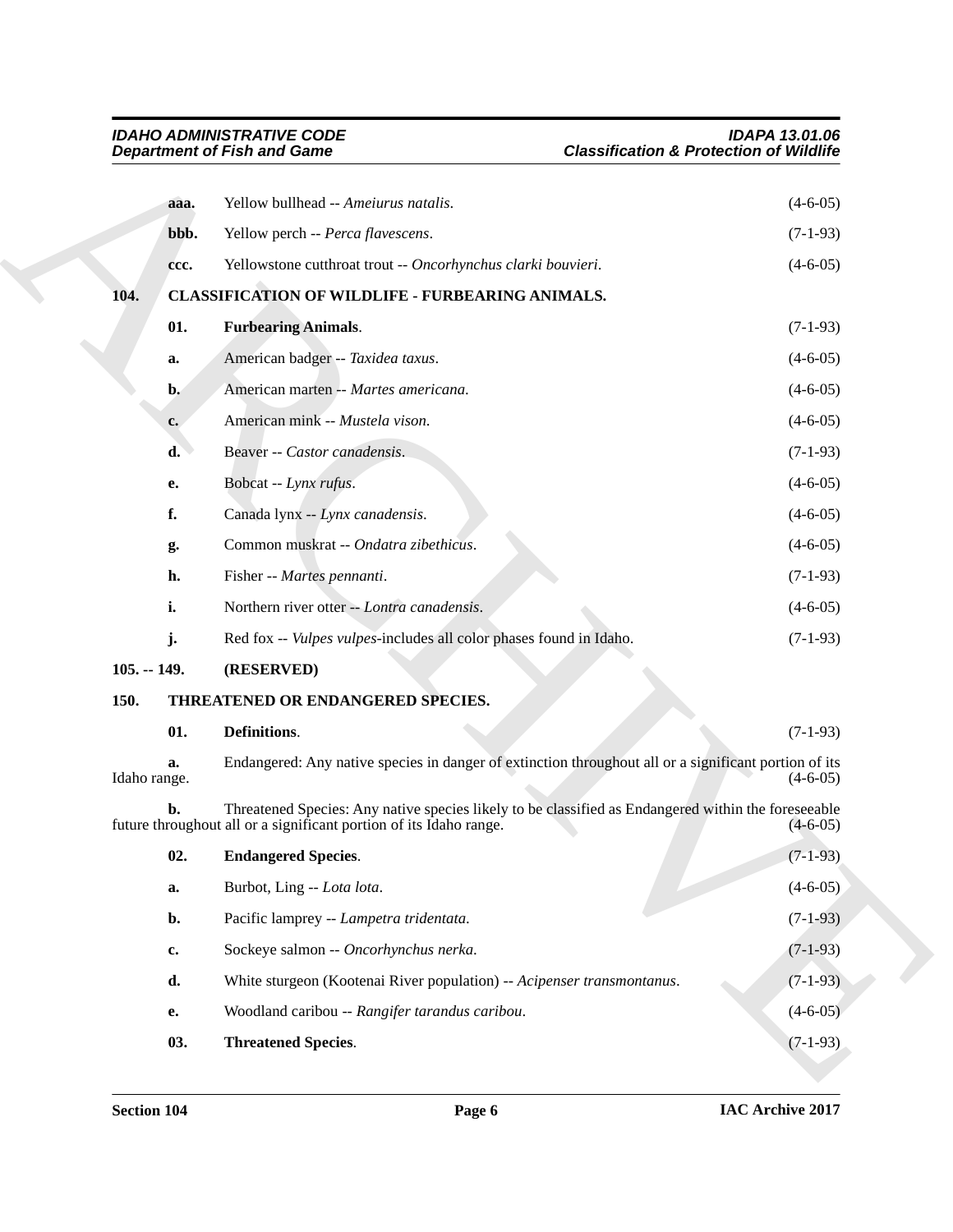<span id="page-6-7"></span><span id="page-6-6"></span><span id="page-6-5"></span><span id="page-6-4"></span><span id="page-6-3"></span><span id="page-6-2"></span><span id="page-6-1"></span><span id="page-6-0"></span>

|                | <b>IDAHO ADMINISTRATIVE CODE</b><br><b>Classification &amp; Protection of Wildlife</b><br><b>Department of Fish and Game</b> | IDAPA 13.01.06 |
|----------------|------------------------------------------------------------------------------------------------------------------------------|----------------|
| a.             | Bull trout -- Salvelinus confluentus.                                                                                        | $(7-1-93)$     |
| $\mathbf{b}$ . | Canada lynx -- Lynx canadensis.                                                                                              | $(4-6-05)$     |
| c.             | Chinook salmon, spring, summer, and fall -- Oncorhynchus tshawytscha.                                                        | $(4-6-05)$     |
| d.             | Northern Idaho ground squirrel -- Spermophilus brunneus brunneus.                                                            | $(4-6-05)$     |
| е.             | Steelhead trout (Snake River) -- Oncorhynchus mykiss gairdneri.                                                              | $(4-6-05)$     |
| 151. -- 199.   | (RESERVED)                                                                                                                   |                |
| 200.           | PROTECTED NONGAME SPECIES.                                                                                                   |                |
| 01.            | <b>Mammals.</b>                                                                                                              | $(7-1-93)$     |
| a.             | American pika -- Ochotona princeps.                                                                                          | $(4-6-05)$     |
| b.             | Bats -- all species.                                                                                                         | $(4-6-05)$     |
| c.             | Chipmunks -- Neotamias spp.                                                                                                  | $(4-6-05)$     |
| d.             | Columbia Plateau (Merriam's) ground squirrel -- Spermophilus canus vigilis.                                                  | $(4-6-05)$     |
| е.             | Golden-mantled ground squirrel -- Spermophilus lateralis.                                                                    | $(7-1-93)$     |
| f.             | Great Basin (piute) ground squirrel -- Spermophilus mollis artemesiae.                                                       | $(4-6-05)$     |
| g.             | Kit fox -- Vulpes macrotis.                                                                                                  | $(7-1-93)$     |
| h.             | North American wolverine -- Gulo gulo luscus.                                                                                | $(4-6-05)$     |
| i.             | Northern flying squirrel -- Glaucomys sabrinus.                                                                              | $(7-1-93)$     |
| j.             | Red squirrel -- Tamiasciurus hudsonicus.                                                                                     | $(7-1-93)$     |
| k.             | Rock squirrel -- Spermophilus variegatus.                                                                                    | $(4-6-05)$     |
| l.             | Southern Idaho ground squirrel -- Spermophilus brunneus endemicus.                                                           | $(4-6-05)$     |
| m.             | Wyoming ground squirrel -- Spermophilus elegans nevadensis.                                                                  | $(4-6-05)$     |
| 02.            | Birds.                                                                                                                       | $(3-29-10)$    |
| a.             | Bald eagle -- Haliaeetus leucocephalus.                                                                                      | $(3-29-10)$    |
| b.             | Peregrine falcon -- Falco peregrinus.                                                                                        | $(3-29-10)$    |
| $\mathbf{c}$   | All native species, except game birds and threatened and endangered wildlife.                                                | $(3-29-10)$    |
| 03.            | <b>Amphibians.</b> All native species                                                                                        | $(4-6-05)$     |
| 04.            | Reptiles. All native species.                                                                                                | $(4-6-05)$     |
| 05.            | Fish.                                                                                                                        | $(4-6-05)$     |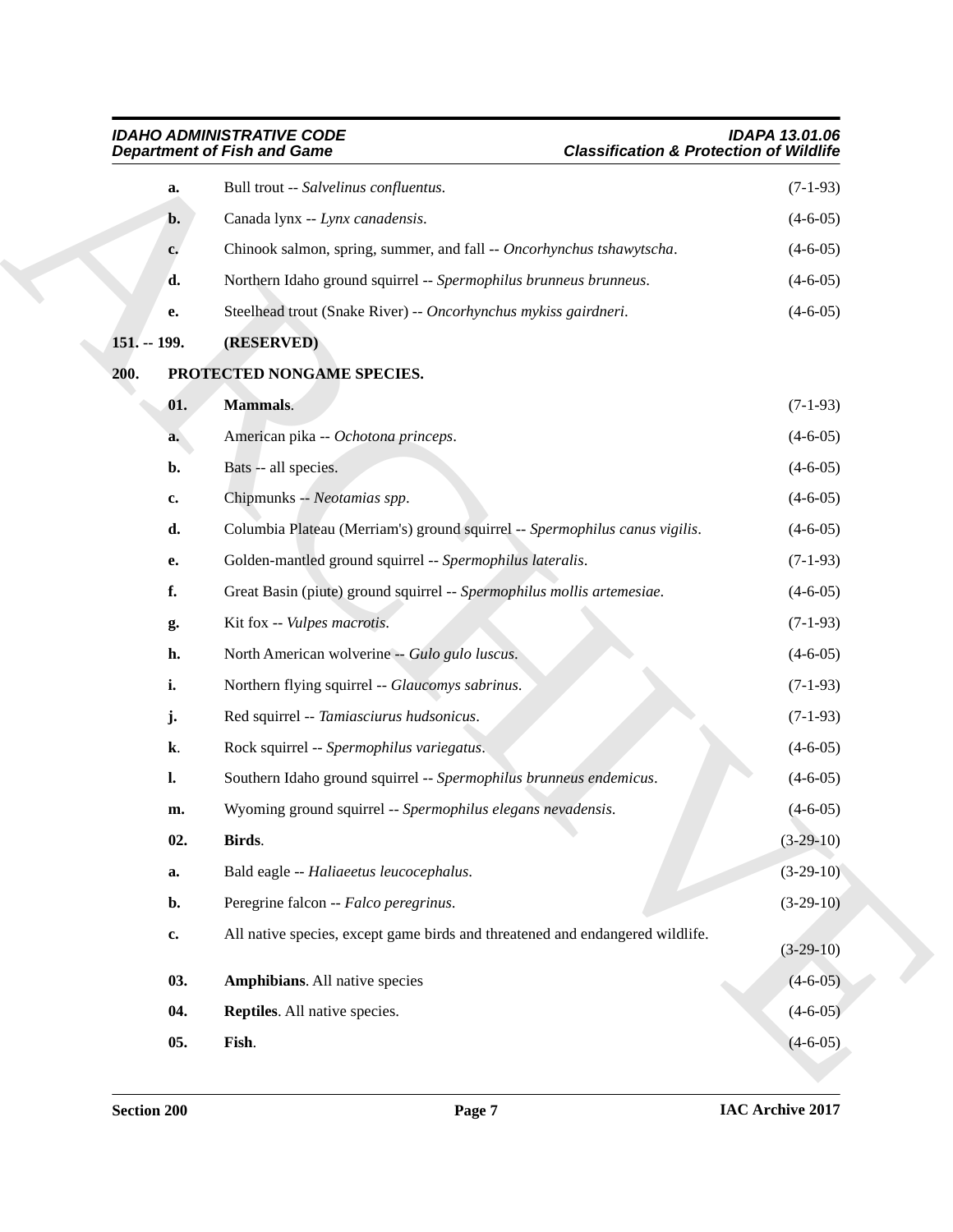## <span id="page-7-6"></span><span id="page-7-0"></span>*IDAHO ADMINISTRATIVE CODE IDAPA 13.01.06*

## *Department of Fish and Game Classification & Protection of Wildlife*

| <b>Department of Fish and Game</b> |                                                                                                                                                                                                                                                                                                                                                                                                                                                                                                                                                                                                                                                                                                                                      | <b>Classification &amp; Protection of Wildlife</b> |  |
|------------------------------------|--------------------------------------------------------------------------------------------------------------------------------------------------------------------------------------------------------------------------------------------------------------------------------------------------------------------------------------------------------------------------------------------------------------------------------------------------------------------------------------------------------------------------------------------------------------------------------------------------------------------------------------------------------------------------------------------------------------------------------------|----------------------------------------------------|--|
| a.                                 | Bear Lake sculpin -- Cottus extensus.                                                                                                                                                                                                                                                                                                                                                                                                                                                                                                                                                                                                                                                                                                | $(4-6-05)$                                         |  |
| $\mathbf{b}$ .                     | Northern leatherside chub -- Lepidomeda copei.                                                                                                                                                                                                                                                                                                                                                                                                                                                                                                                                                                                                                                                                                       | $(3-29-12)$                                        |  |
| c.                                 | Sand roller -- Percopsis transmontana.                                                                                                                                                                                                                                                                                                                                                                                                                                                                                                                                                                                                                                                                                               | $(4-6-05)$                                         |  |
| d.                                 | Shoshone sculpin -- Cottus greenei.                                                                                                                                                                                                                                                                                                                                                                                                                                                                                                                                                                                                                                                                                                  | $(4-6-05)$                                         |  |
| е.                                 | Wood River sculpin -- Cottus leiopomus.                                                                                                                                                                                                                                                                                                                                                                                                                                                                                                                                                                                                                                                                                              | $(4-6-05)$                                         |  |
| f.                                 | Bluehead sucker -- Catostomus discobolus.                                                                                                                                                                                                                                                                                                                                                                                                                                                                                                                                                                                                                                                                                            | $(3-29-12)$                                        |  |
| 201.                               | PREDATORY WILDLIFE.                                                                                                                                                                                                                                                                                                                                                                                                                                                                                                                                                                                                                                                                                                                  |                                                    |  |
| 01.                                | Common Raccoon. Procyon lotor.                                                                                                                                                                                                                                                                                                                                                                                                                                                                                                                                                                                                                                                                                                       | $(4-7-11)$                                         |  |
| 02.                                | Coyote. Canis latrans.                                                                                                                                                                                                                                                                                                                                                                                                                                                                                                                                                                                                                                                                                                               | $(7-1-93)$                                         |  |
| 03.                                | Jackrabbit. Lepus townsendii and L. californicus.                                                                                                                                                                                                                                                                                                                                                                                                                                                                                                                                                                                                                                                                                    | $(7-1-93)$                                         |  |
| 04.                                | Long-Tailed and Short-Tailed Weasel, Ermine. Mustela frenata, Mustela erminea.                                                                                                                                                                                                                                                                                                                                                                                                                                                                                                                                                                                                                                                       | $(4-6-05)$                                         |  |
| 05.                                | <b>Skunk</b> . Mephitis mephitis and Spilogale gracilis.                                                                                                                                                                                                                                                                                                                                                                                                                                                                                                                                                                                                                                                                             | $(7-1-93)$                                         |  |
| 06.                                | <b>Starling.</b> Sturnus vulgaris.                                                                                                                                                                                                                                                                                                                                                                                                                                                                                                                                                                                                                                                                                                   | $(7-1-93)$                                         |  |
| $202. - 249.$                      | (RESERVED)                                                                                                                                                                                                                                                                                                                                                                                                                                                                                                                                                                                                                                                                                                                           |                                                    |  |
| 250.                               | UNPROTECTED WILDLIFE.<br>Unprotected Wildlife includes all wildlife not classified in the preceding categories.                                                                                                                                                                                                                                                                                                                                                                                                                                                                                                                                                                                                                      | $(7-1-93)$                                         |  |
| $251. - 299.$                      | (RESERVED)                                                                                                                                                                                                                                                                                                                                                                                                                                                                                                                                                                                                                                                                                                                           |                                                    |  |
| 300.                               | PROTECTION OF WILDLIFE.                                                                                                                                                                                                                                                                                                                                                                                                                                                                                                                                                                                                                                                                                                              |                                                    |  |
| 01.                                | Game Species. Those species of wildlife classified as Big Game Animals, Upland Game Animals,<br>Game Birds, Migratory Birds, Game Fish, Crustacea, or Furbearing Animals may be taken only in accordance with<br>Idaho law and rules established by the Idaho Fish and Game Commission.                                                                                                                                                                                                                                                                                                                                                                                                                                              | $(4-6-05)$                                         |  |
| 02.                                | Protected Nongame and Threatened or Endangered Species. No person shall take or possess<br>those species of wildlife classified as Protected Nongame, or Threatened or Endangered at any time or in any manner,<br>except as provided in Sections 36-106(e), 36-401, and 36-1107, Idaho Code, by Commission rule, or IDAPA<br>13.01.10, "Rules Governing the Importation, Possession, Release, Sale, or Salvage of Wildlife," Subsection 100.06.b.<br>Protected Nongame status is not intended to prevent unintentional take of these species, protection of personal health<br>and/or safety, limit property and building management, or prevent management of animals to address public health<br>concerns or agricultural damage. | $(4-7-11)$                                         |  |
|                                    | <b>Unprotected and Predatory Wildlife.</b> Those species of wildlife classified as Unprotected Wildlife<br>and Predatory Wildlife may be taken in any amount, at any time, and in any manner not prohibited by state or federal                                                                                                                                                                                                                                                                                                                                                                                                                                                                                                      |                                                    |  |
| 03.                                | law, by holders of the appropriate valid Idaho hunting, trapping, or combination hunting and fishing licenses,<br>provided such taking is not in violation of state, county, or city laws, ordinances, or regulations.                                                                                                                                                                                                                                                                                                                                                                                                                                                                                                               | $(7-1-93)$                                         |  |

### <span id="page-7-17"></span><span id="page-7-12"></span><span id="page-7-11"></span><span id="page-7-10"></span><span id="page-7-9"></span><span id="page-7-8"></span><span id="page-7-7"></span><span id="page-7-2"></span><span id="page-7-1"></span>**250. UNPROTECTED WILDLIFE.**

| Unprotected Wildlife includes all wildlife not classified in the preceding categories.<br>$(7-1-93)$ |  |  |
|------------------------------------------------------------------------------------------------------|--|--|
|------------------------------------------------------------------------------------------------------|--|--|

### <span id="page-7-3"></span>**251. -- 299. (RESERVED)**

### <span id="page-7-15"></span><span id="page-7-14"></span><span id="page-7-13"></span><span id="page-7-4"></span>**300. PROTECTION OF WILDLIFE.**

### <span id="page-7-16"></span><span id="page-7-5"></span>**301. -- 999. (RESERVED)**